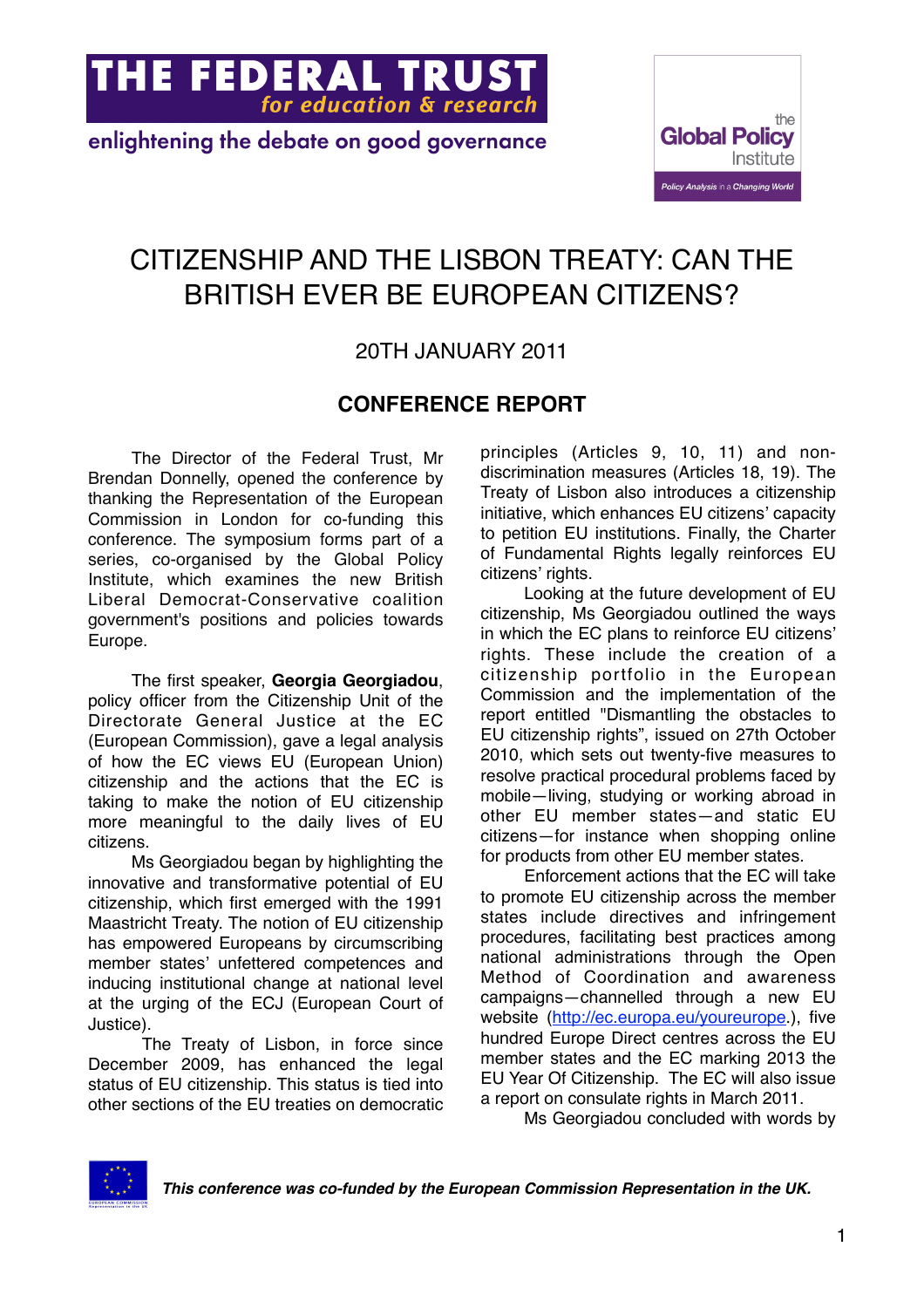## **THE FEDERAL TRUST**

#### enlightening the debate on good governance



EC President José Manuel Barroso: "Europe's raison d'être is to empower Europeans."

The second speaker, **Richard Laming,** Chairman of the Federal Union, began by noting that EU citizenship is neither widely appreciated, nor even widely recognised in the UK (United Kingdom).

The concept of EU citizenship is not widely appreciated in the UK, given the UK's historically reluctant relationship with the EU. Mr Laming stressed that EU citizenship is not a mere legal or political term. It also has emotional and moral connotations. EU citizenship is not widely recognized in the United Kingdom because the British tend to see themselves as subjects of the monarchy, rather than citizens. The recent change in government has not altered the executive's approach to the issue of promoting EU citizenship.

Mr Laming discussed EU citizenship under four criteria: shared justice, influence, identity and resources.

*Shared Justice.* Before the Treaty of Lisbon, cooperation in this policy area remained largely intergovernmental. For instance, the Trevi and Prüm conventions member state cooperation for police and security officials—did not engage national parliaments or citizens from the EU member states.

With the new Treaty, Judicial and Home Affairs is largely (but not entirely) moved to the Community method. The Charter of Fundamental Rights becomes legally enforceable (except opt outs for the UK and Poland) and anti-discrimination measures retained.

Recently, the EU has sought to enhance judicial cooperation through measures to improve the mutual recognition of the legal systems of EU member states, EU marriage/ divorce procedures for mobile EU citizens with discussion of possible enhanced

cooperation between twelve of the EU member states (excluding the UK)—and the Stockholm programme. The latter is a counterpart to the EAW (European Arrest Warrant) and seeks to strengthen the rights of criminal suspects being transferred by the EAW. For instance, the Stockholm Programme calls for the right to interpretation and translation in court proceedings.

In the UK, the political establishment continues to be suspicious of the Charter of Fundamental Rights, the ECJ and EU law. The UK has an opt-out from the Charter of Fundamental Rights and 2013 will be the deadline for a final decision for the UK to decide to opt out of or into various segments of JHA. Proposals for a mutual recognition of EU member states' legal systems could potentially receive a warm reception in the UK. However shared justice arrangements will remain problematic for the UK in the future given the British fear of high regulation costs versus perceived benefits.

*Shared influence.* Member states are reluctant to promote EU citizenship. EP (European Parliament) elections incite less turnout than parliamentary elections at national level across EU member states, MEPs (Member of the European Parliament) and European Commissioners are less well know than national politicians—perhaps because they are not available in the country for the national media. The notion that the European Commissioner is independent—a formal requirement of the EU treaties—from the member state where he or she was born has declined since the last two EU enlargement rounds. Finally, mobile EU citizens can only vote in the municipal, (but not national) elections in the member state that they choose to reside in.

With the Treaty of Lisbon, EP powers are significantly enhanced—a proposal is included for the EP to elect the European Commission

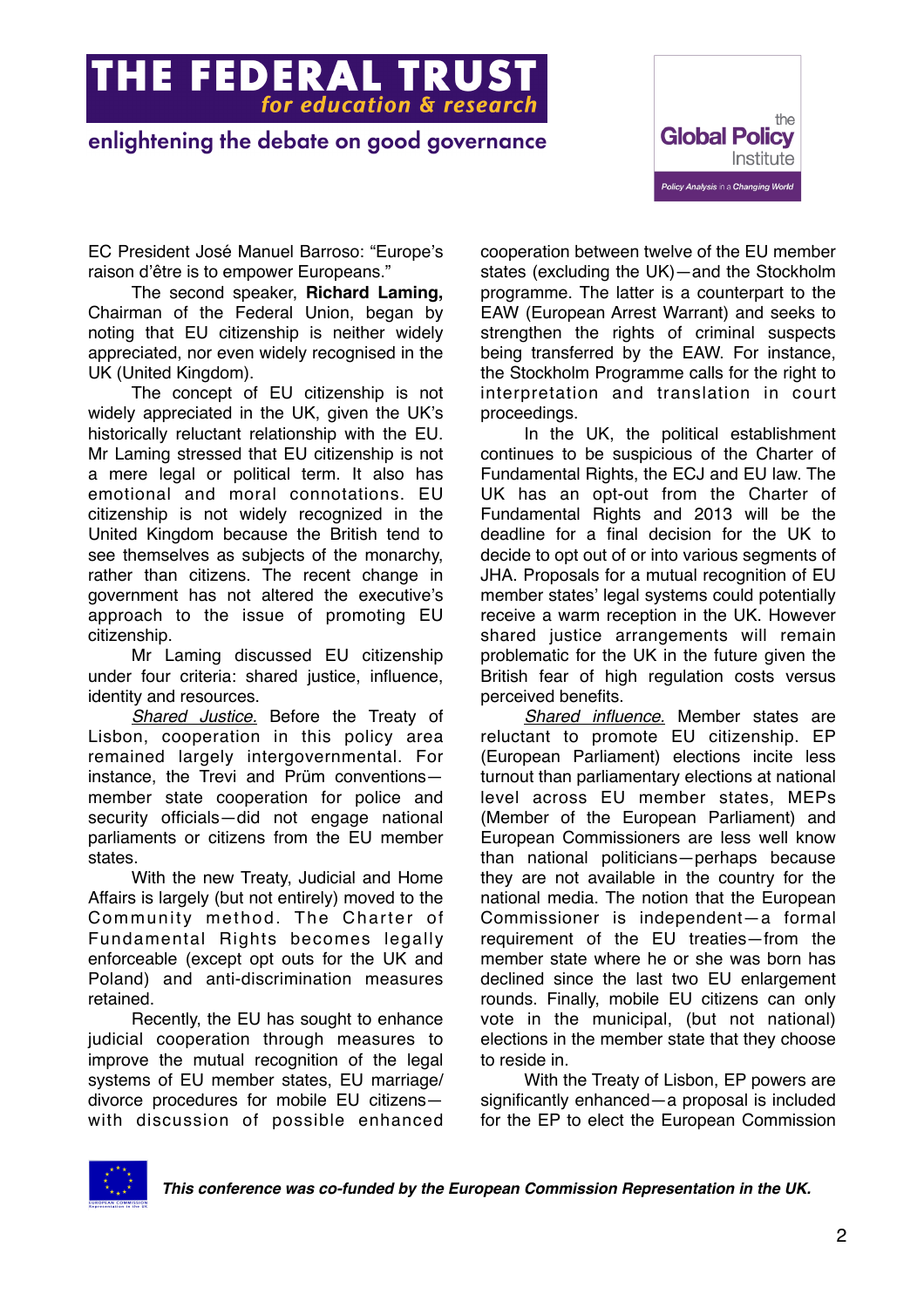**THE FEDERAL TRUST** 

#### enlightening the debate on good governance



President. The Treaty also requires the Council of Ministers to legislate in public, which could potentially unite citizens from different EU member states with similar interests. Finally, the Treaty sets up a citizens' initiative.

Over the last year, proposals have surfaced that not only should the EP elect the European Commission President, but also for EP parties to put up presidential nominees from their parties for election.

From a British perspective, UK involvement in the EU political system is rather weak. The Conservative party does not want to be part of the centre right politics in the EP. Finally, UK media companies are closing down their Brussels outlets given the lack of interest in EU affairs from the British public and a low level of recruitment of UK citizens into EU institutions.

*Shared identity.* A few tangible single market symbols are shared among EU citizens, namely the Euro, EU anthem and the EU flag. The EU also has a range of cultural and educational exchange programmes. The flag and anthem are not included in the Treaty of Lisbon (as was proposed by the Constitutional Treaty), but the use of these symbols in practice will continue. The Treaty also includes measures for improving cross border sports and tourism.

The British sill do not see themselves as European citizens—as demonstrated by the new British executive's furore over the EU Budget perspective and EU Fisheries policies. According to UK government figures, sixty-two per cent of the British population claim only to speak English and the UK government avoids using the European flag unless it is obliged. The UK also remains outside the Schengen system and the Euro.

*Shared resources.* To some extent, the EU is a monetary transfer union. About twothirds of the EU Budget is spent on

redistributive policies, (such as the Common Agricultural Policy) and structural funds. With the Treaty of Lisbon, the EU Budget for natural resources—defined as birds, habitats, water, climate change and fisheries—remains unaffected. With the Eurozone crisis, there could be moves towards a fiscal union. However, the Eurozone crisis risks hampering EU efforts in international climate change negotiations.

From the British perspective, there continues to be a debate over the EU Budget although some areas of the UK receive extensive EU funding. The declining UK fishing industry continues to be wrongly blamed on the EU Fisheries policies and the UK will not partake in any Eurozone sovereign debt guarantees.

The third speaker, **Professor Jo Shaw**, head of the College of Humanities and Social Sciences and professor at the University of Edinburgh, discussed the notion of EU citizenship as an unfinished concept. Questioning whether the British can ever be EU citizens, she alluded to a Eurobarometer poll that showed twenty-five per cent of UK nationals do not want to be EU citizens at all. This finding, Professor Shaw noted, begs the question whether British nationals do not want to take advantage of EU benefits such as cross border consumer protection, the removal of border controls or the facilitation of transboundary family issues.

Questioning whether EU citizenship solely applies to (semi-permanent or permanent) mobile EU citizens, Professor Shaw discussed the impact on the host state of extending EU citizenship rights to nationals from other EU member states. Referring to Europeanization, Professor Shaw looked culturally at how UK and EU law fit together. Professor Shaw identified four areas of EU free movement law that remain problematic for the UK: (1) integration of EU citizens and their

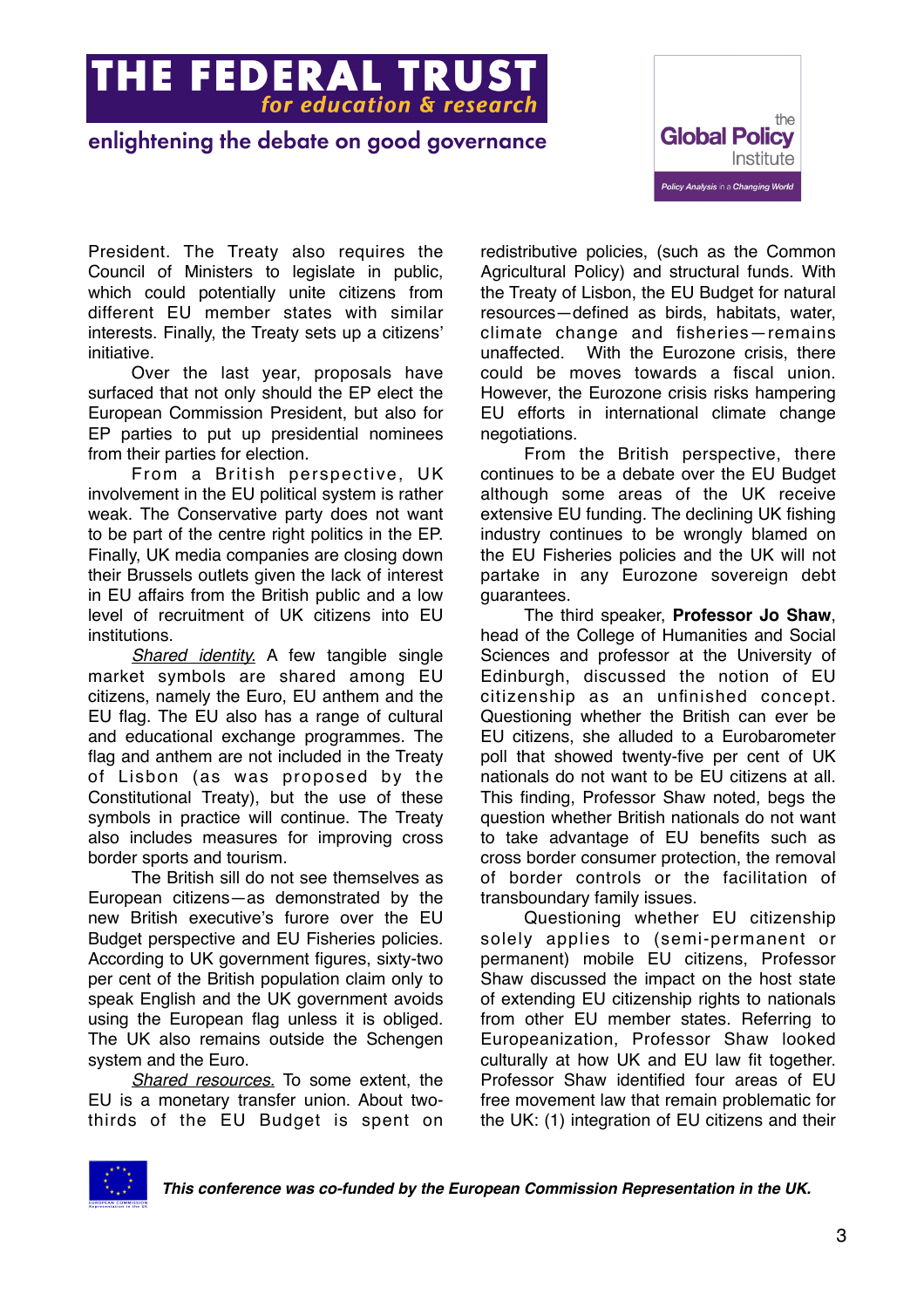## **THE FEDERAL TRUST**<br>for education & research

#### enlightening the debate on good governance



third country family members; (2) immigration status or the right to reside for EU citizens as a means to access UK welfare benefits; (3) delinquency, i.e. EU citizens thought to be abusing free movement rights; (4) the rights of EU citizens from the new eastern European member states, currently subjected to various transition agreements with older EU member states.

In concluding remarks, Professor Shaw noted that the development of EU law into the citizenship arena is threatening to individual EU member states. Professor Shaw also warned that the mismatch between EU law and UK law could stifle UK international competitiveness by inhibiting talented EU citizens from coming to the UK.

The final speaker, **John Palmer**, a board member of the Brussels-based think tank European Policy Centre, discussed EU citizenship as shared political experiences. He argued that the politicisation of the EU will increase the demand for EU citizenship rights; but this will create a political dilemma for individual EU member states, that will only be resolved through the Europeanization of the party political process. Mr Palmer began by observing that the notions of identity and rights are elusive and subject to continual change. This is not because of formal decisions, but realities of life. For instance, UK education, social and retirement care rights are being interpreted differently today than twenty years ago in various parts of the UK.

In addition, Mr Palmer observed that the frontiers between identity and rights are merging. With the global financial crisis, there are increasing pressures for further European political integration. This has implications for the definition of identity, rights and democratic accountability. There are pressures for a more integrated Eurozone area and a more integrated European foreign policy beyond the confines of the currently intergovernmental EU

Common Foreign and Security Policy—as demonstrated by contracting national budgets for the foreign ministries in the EU member states (except Poland) due to fiscal tightening.

Mr Palmer noted that the EU could face a democratic dilemma as a result of pressures for further European political integration. Risks include a rise in irredentist movements and a rise in populist left/right movements.

Mr Palmer argued the need for an open debate between EP parties and EU citizens regarding visions of Europe because EU citizens do not identity with the EU political process—as demonstrated by low voter turnout rate across EU member states at EP elections, the identification of EP parties through an exclusively national political lens and the tendency to use EP elections as a protest vote against the national government.

Mr Palmer suggested that the EP parties should put their candidates for EC president to the voters at the next EP elections. National parliaments should also hold member states' governments to account—in terms of surveillance and accountability: this is essential given the central role of national executives in the Council of Ministers and the European Council. New networks between national parliaments and the EP should also be created.

In concluding remarks, Mr Palmer observed that there are new opportunities for EP parties to engage in open conflict and contestation of ideas, given the increasing synchronisation of the political cycles of EU member states. Mr Palmer concluded that Eurosceptic propaganda in the member states would only be countered fully if EU citizens are able to choose their EU political representatives, who are accountable to the choices they make.